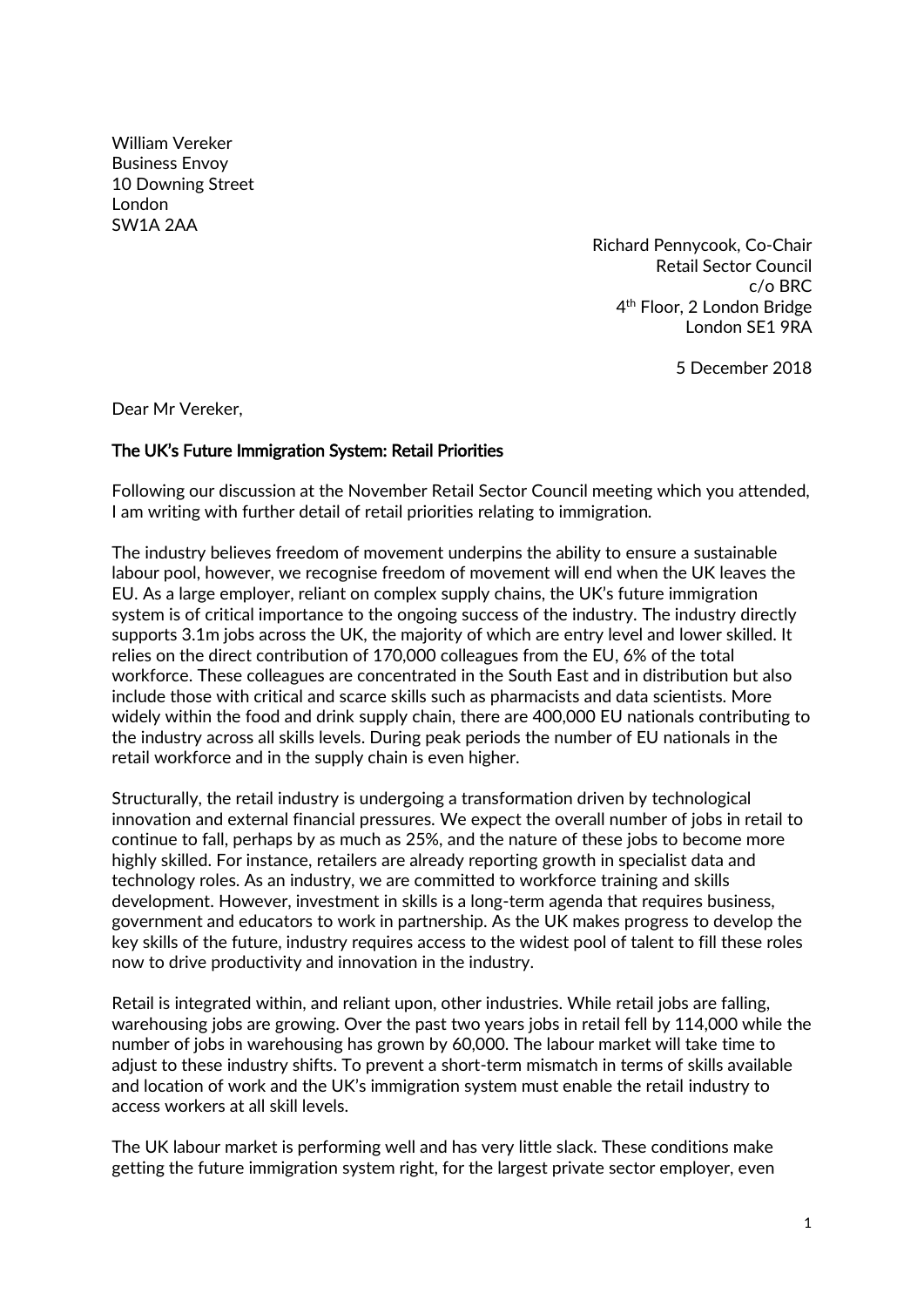more critical. Retailers are already struggling to access labour and skills. The latest data shows 92,000 vacancies in retail alone, accounting for 11% of all current vacancies. As retailers gear up for the Christmas peak, the latest BRC data indicates more than a third of the industry are planning to expand their workforce over the next quarter. At times of near full employment, the UK's future immigration system must allow industry to bring in workers from outside the UK at pace to cover peak trading.

Retailers warmly welcomed the Government's offer of Settled Status and hopes many EU colleagues will remain in the UK in the future. However, we do not believe this workforce will be sufficient for the future jobs within the industry and its supply chains. The retail industry is already under significant pressure. A system that does not provide for any low skilled labour and does not facilitate appropriate transitional arrangements to the new immigration system would put additional pressure on the industry and risks both the choice and the price of goods for consumers. The annex attached sets out the industry's priorities for the future immigration system.

We trust these comments are helpful. We would be pleased to provide further detail if that would be of assistance.

Your sincerely,

Richard Pennycook on behalf of the Retail Sector Council Co-chair of the Retail Sector Council

Cc. Greg Clark, Secretary of State for Business, Energy and Industrial Strategy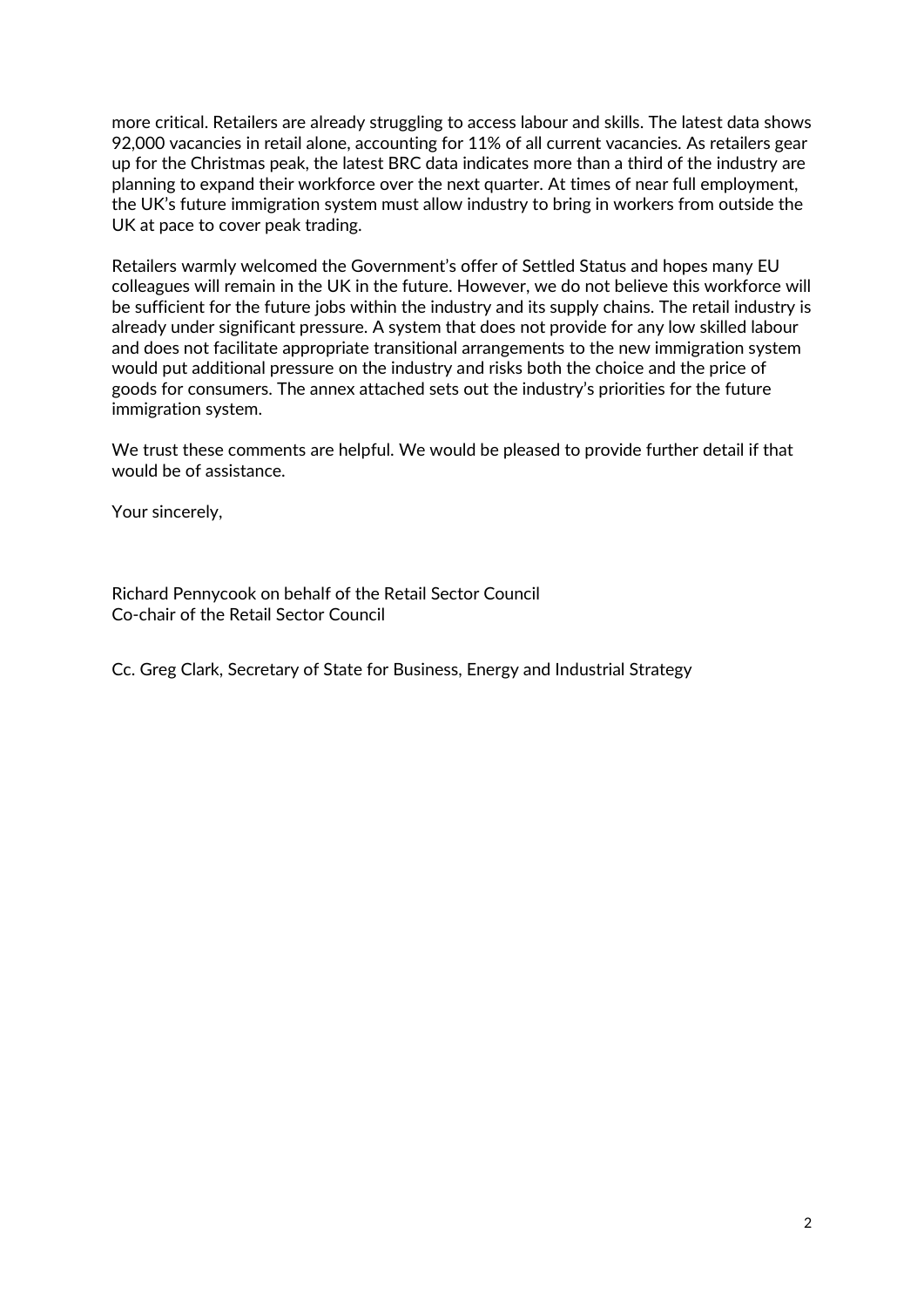## Annex - The UK's Future Immigration System: Retail Priorities

The retail industry recognises freedom of movement will end when the UK leaves the EU. We have an opportunity to work in partnership to design a new immigration system that recognises the needs of industry, has the support of the public and ensures a clear focus on domestic skills development. The retail industry has engaged extensively with stakeholders in the Home Office, BEIS and the Migration Advisory Committee (MAC) to discuss the impact of the future immigration system on the retail industry. There is real concern that the recent MAC recommendations while based on sound economic analysis, do not reflect the current reality of the UK labour market.

From healthcare to homeware, food to fashion, the retail industry is diverse and requires a range of skills and labour to meet consumer demand. In the future we expect retailers to draw its workforce from multiple sources across a global labour pool. This diversity of the industry combined with the need to flex the workforce quickly to meet consumer demand will require substantial reform to the Tier 2 (general) system if it is to be used as a template for the future system. The key elements of the required modifications are set out below:

- Overall Cost: The overall cost burden of accessing the immigration system must be reduced. It is right that it is always more expensive to hire from overseas than to hire from the resident population. However, in instances of genuine labour and skills shortage cost should not be a barrier for business. In the current climate retailers are seeing costs outpace sales and employment costs make up a significant proportion of that cost burden. Between sponsor licences, visa fees and additional charges, such as the Immigration Skills Charge (ISC), the current system is inaccessible to many retailers and even more so for smaller businesses within retail supply chains. The retail industry accepts that there will be a cost to the future system but the overall burden must be reduced. In particular for businesses contributing significantly to the Apprenticeship Levy and investing in skills development, the requirement to pay the ISC should be removed.
- Tier 2 Cap and eligibility criteria: The annual cap on Tier 2 (general) visas must be abolished and both the skills and salary thresholds must be lowered and be proportionate to one another. The ambition to deliver a managed migration system can be achieved more effectively through clear eligibility criteria rather than through numerical targets. Lowering the skills threshold to Level 3 would not meet the industry's full labour needs, but is regarded by the industry as a positive step. However, if retailers are to access workers from outside the UK the salary threshold must also be reduced. Initial evidence from retailers suggests between 85% and 95% of the workforce would not meet a £30,000 salary threshold. Salary thresholds are in place to prevent undercutting of the resident population. At occupational skill level 3 the  $25<sup>th</sup>$  percentile stands at £20,100, which is regarded as a more proportionate salary threshold.
- Youth Mobility Scheme: Retail provides jobs across the skills spectrum in all corners of the UK. Should the government lower the skills threshold to Level 3 key occupations such as sales and customer assistants would not be covered. These roles make up a significant part of the retail workforce and securing a future labour source to fill these roles is critical. The MAC suggested one future labour route could be an expanded Youth Mobility Scheme (YMS). The retail industry can see benefits to this approach, particularly as the current scheme enables movement between employers. However, retailers are clear that this route alone would be insufficient to meet the labour needs